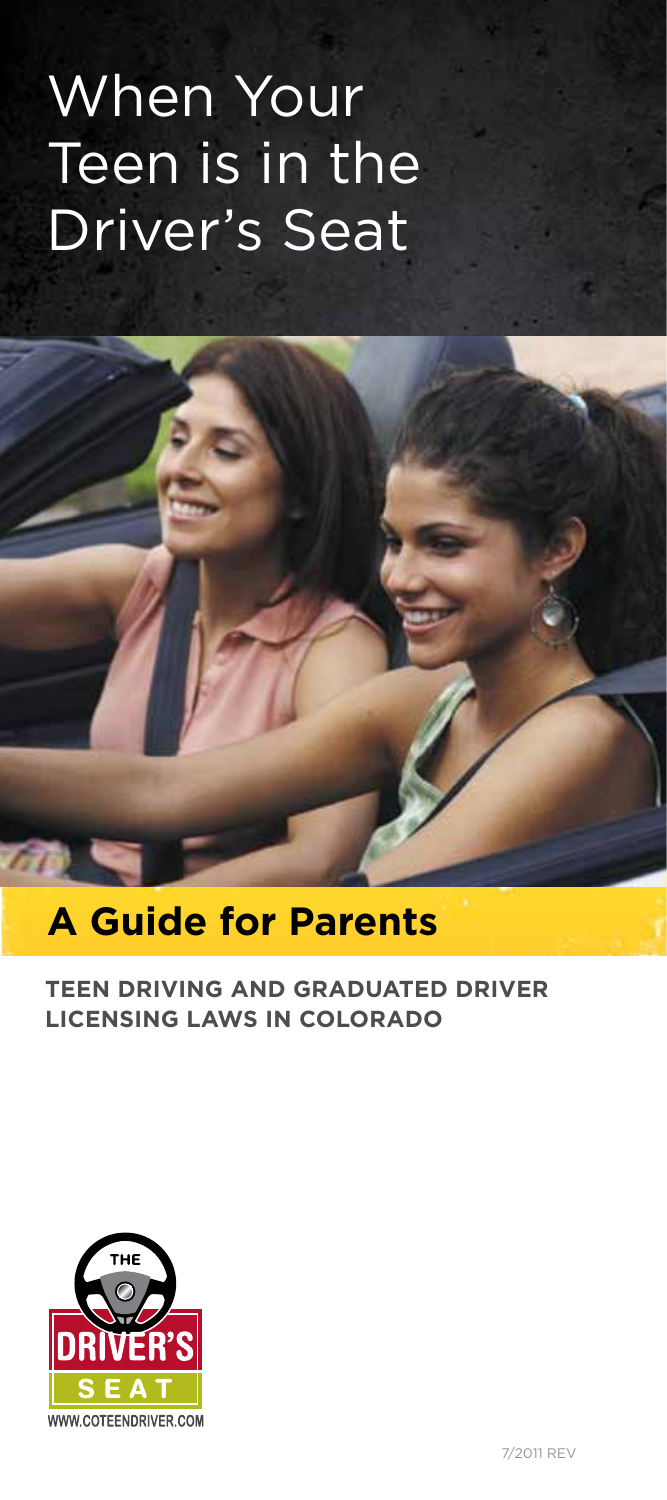## What's your role for your teen driver?

## **DID YOU KNOW?**

Teens face the greatest risk of crashing during the first year of their license. One out of every five licensed 16-year-olds will be in a motor vehicle crash.

## **When your teen is in the driver's seat, you're far more than just a passenger.**

Your job is to steer your teen into a lifetime of safe driving. As a team, the two of you can navigate Colorado's laws and safety guidelines. Motor vehicle crashes are the leading cause of death and injury for teenagers because they lack driving experience. That's why your role during your son's or daughter's first year behind the wheel is so critical.

## **What parents should do:**

- Learn Colorado's Graduated Driver Licensing (GDL) laws.
- Enroll your teen in driver education.
- Supervise your teen's driving.
- Set family rules and limits by creating a Parent/Teen Driving Contract.
- Impose consequences for violations.

## **What is GDL?**

Colorado implemented Graduated Driver Licensing (GDL) laws to help teenagers gain important driving skills gradually while limiting dangers by restricting the number of passengers, banning cell phone use and setting a curfew. Whereas the GDL laws aren't always convenient for busy parents and teens, their impact on saving young lives is indisputable.

## **Colorado Motor Vehicle Deaths, age 15-20**

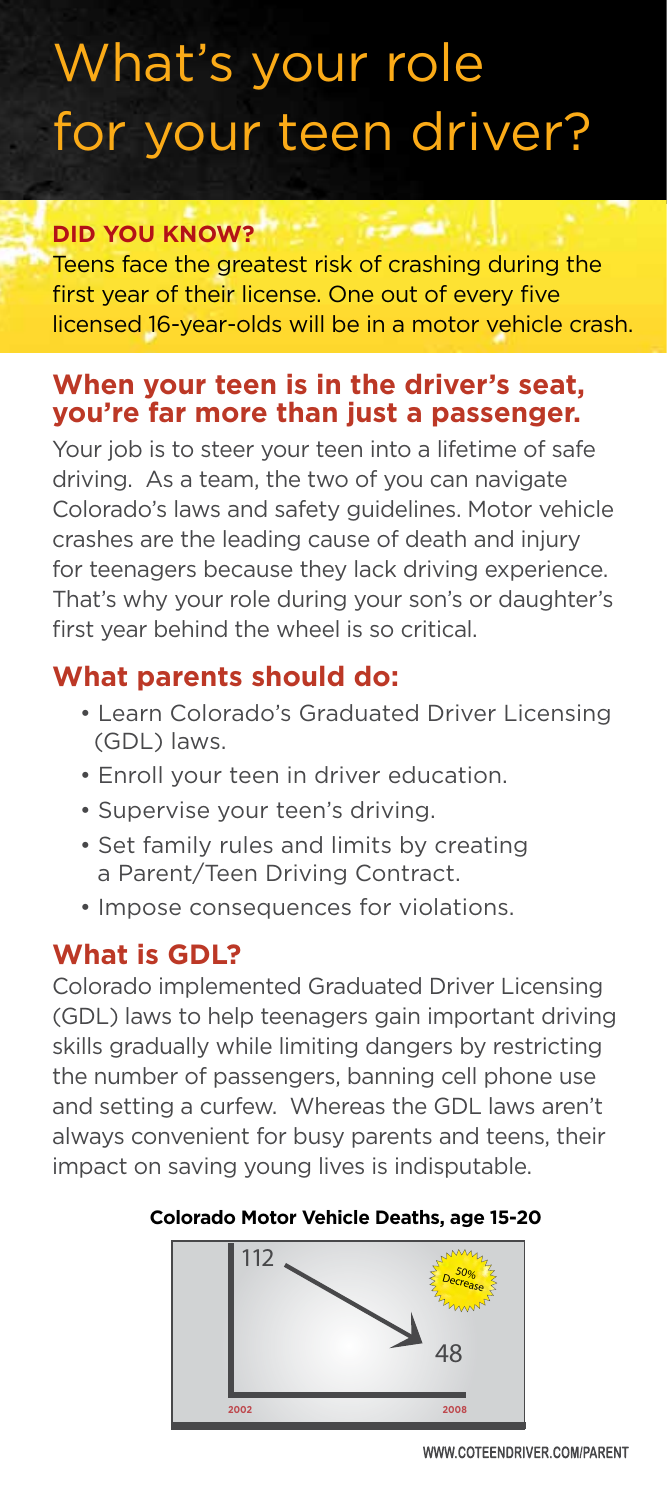### Below are definitions and details about the types of training that your teen may be required to complete before getting their license:

Driver's education: An approved 30-hour classroom, internet or home study course.

Instruction permit: All new drivers under age 18 require parent/legal guardian's signed "Affidavit of Liability and Guardianship" to get an instruction permit. Whoever signs the Affidavit is responsible for the supervision of the minor's driving and for any financial liability.

50 hours of logged driving time: Completed under the supervision of the Colorado-licensed parent or legal guardian who signed the Affidavit of Liability or a Colorado-licensed alternate permit supervisor appointed by the parent/guardian. Ten of the fifty hours must be at night.

Behind-the-wheel training: 6 hours of driving, in traffic situations, with an instructor employed or associated with an

approved driver education course.

Driver awareness program: A 4-hour classroom course on safety and driver education.

Driver's license: Teens can apply for a license after having a permit for a full 12 months.

All drivers under age 18 must follow restrictions outlined in this brochure. Restrictions apply for all drivers under age 18.

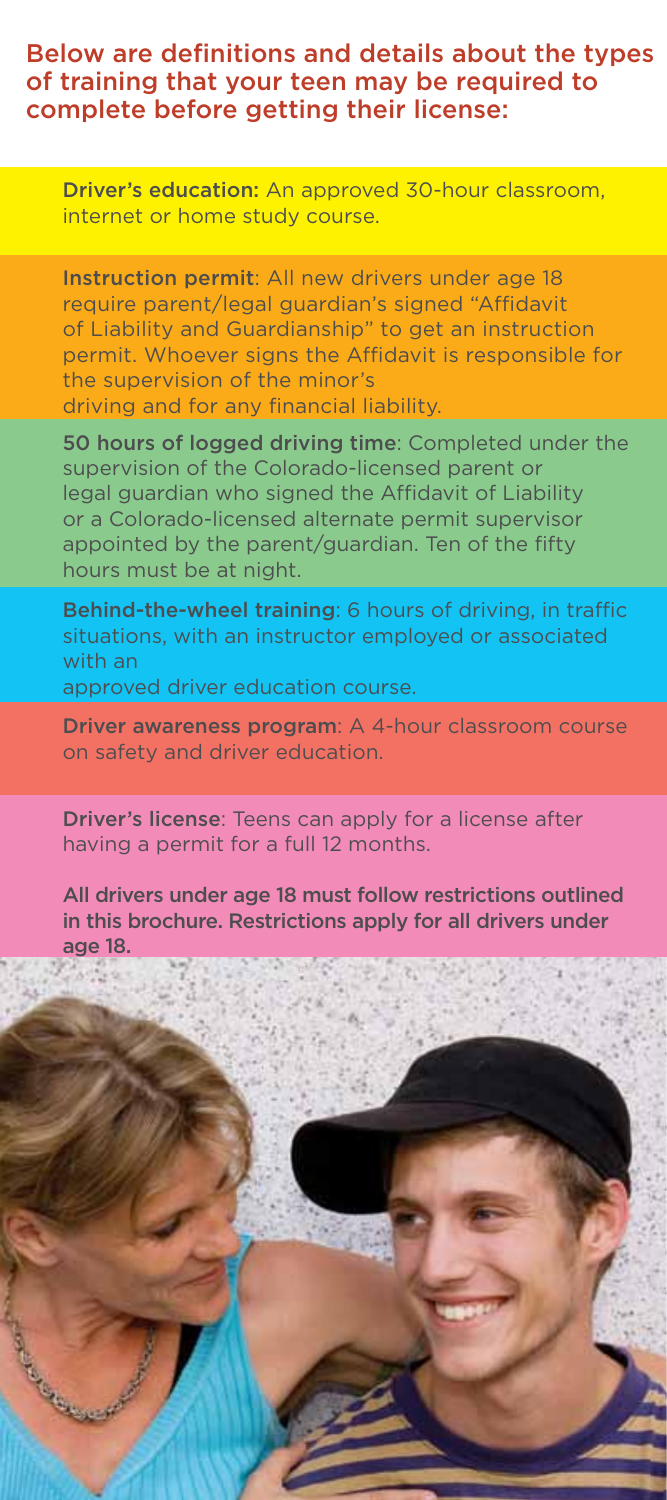## The Parent/Teen Driving Contract

#### **DID YOU KNOW?**

Parents can cut their teen driver's crash risk in half if they set driving rules and monitor them in a supportive, non-controlling way.

By creating a Parent/Teen Driving Contract, you are actively engaged in keeping your teen safe behind the wheel.

The contract in this booklet can guide you and your teen in creating a mutual understanding of the rules and consequences of breaking them.

## **Visit www.coteendriver.com/parent for more tools and tips for encouraging safe driving.**

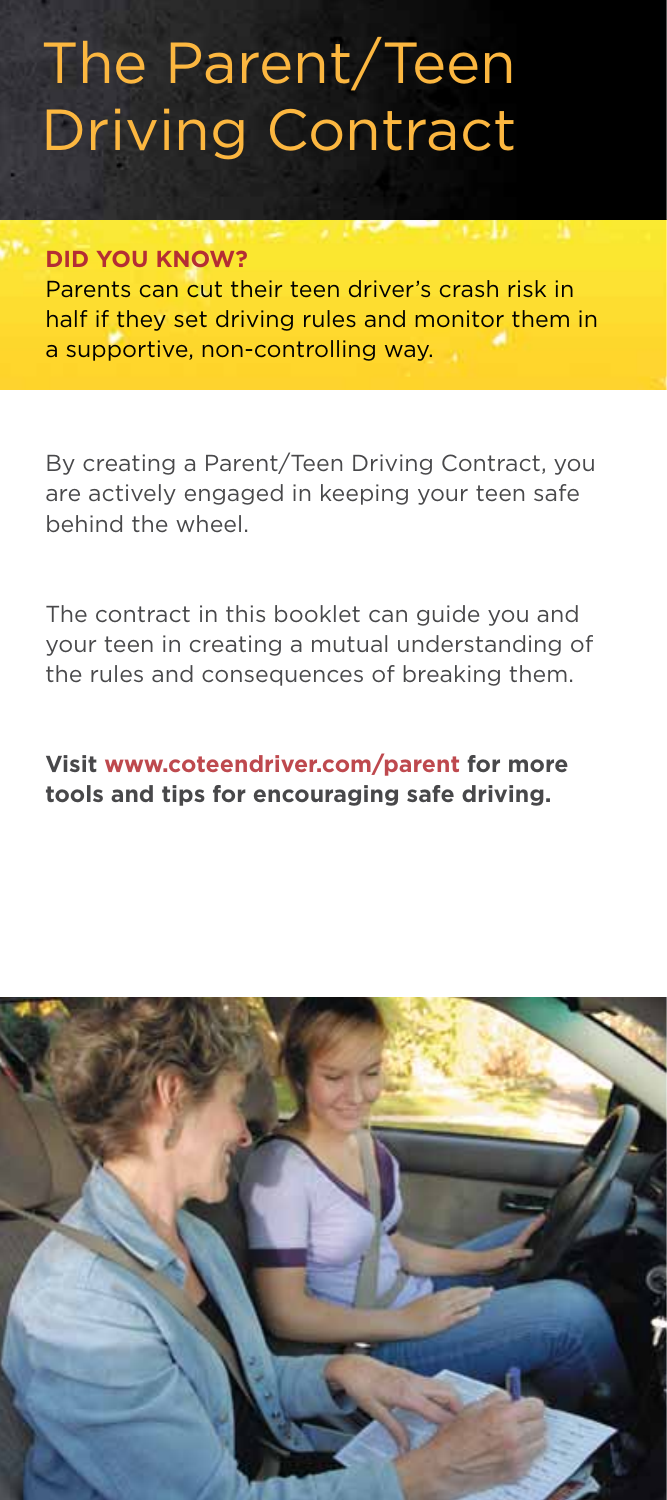## Teen driving restrictions

#### **DID YOU KNOW?**

For 16-17 year olds, carrying just one passenger increases the crash risk by about 50 percent.

The rules of the road apply to drivers of all ages, but there are certain additional restrictions that all teen drivers need to know because violating them could not only cost them money and their driver's license, but maybe even their life.

## **Passenger restrictions**

When your teen is behind the wheel, attention to driving must take precedence. Passenger restrictions help ensure his focus remains on the road. Teens with a permit may not drive with anyone other than a driving instructor, parent, legal quardian or a licensed adult 21 years of age or older who is authorized by the parent or legal guardian.

Restrictions for licensed teen drivers ease gradually as they become more experienced. For the first six months, your teen cannot have any passengers under age 21, unless a parent or another licensed adult driver is in the vehicle. If after the first six months you feel your teen is responsible enough to drive unsupervised with friends, he or she may do so with only one passenger under age 21 for the next six months. Siblings and passengers with medical emergencies are exceptions.

At any time, no more than one passenger is allowed in the front seat.

#### **Mandatory seat belts**



By law, ALL teen drivers and passengers must wear seat belts (no sharing!). Driving without wearing a seat belt is a primary offense-teens can be pulled over and ticketed for not buckling up. Make sure they know they are also responsible for the safety of their passengers and can be ticketed if they are not properly wearing seat belts.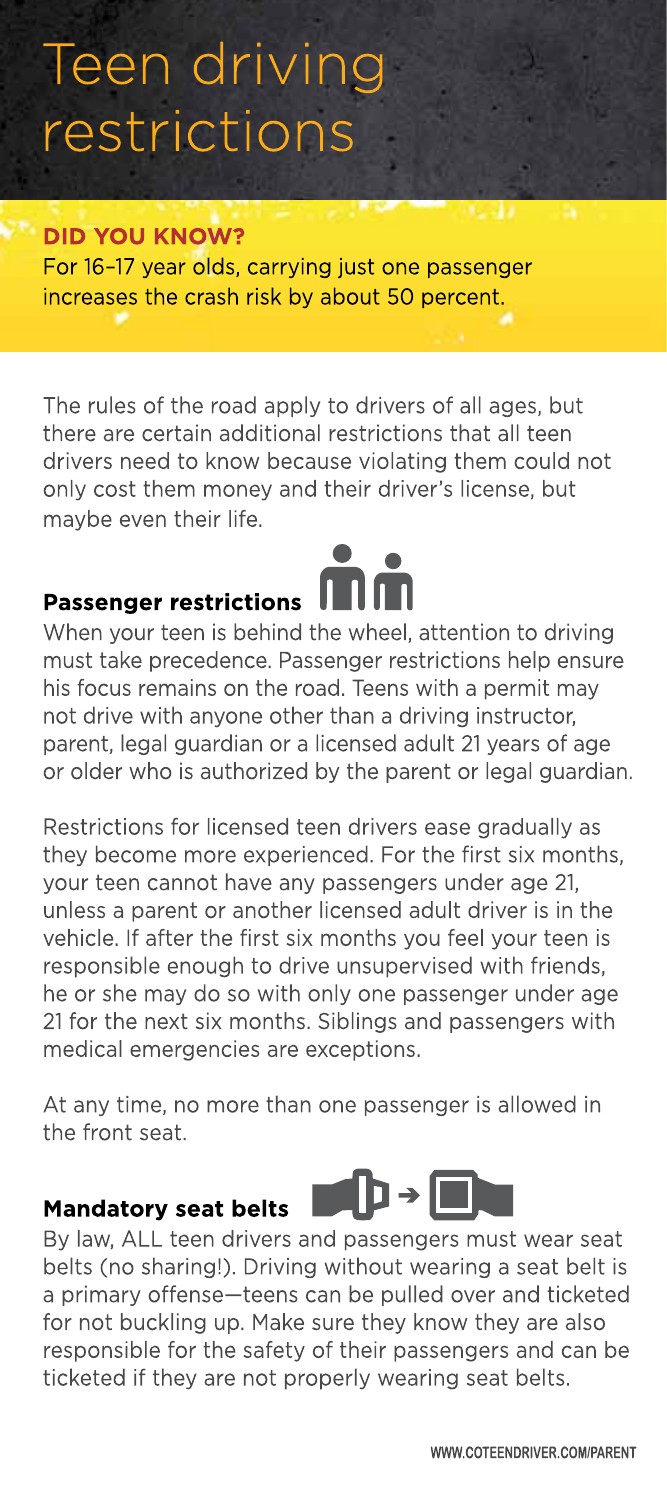

#### **Power Down!**

Distracted driving can have deadly consequences. Help protect your teen by enforcing the current cell phone law: teens under age 18 are prohibited from texting or talking on a cell phone while driving. Teens can be fined and may risk losing their license. Exceptions include emergency calls to the police or fire department.

#### **Curfew**



For the first year as a licensed driver, your teen must abide by a curfew-no driving between midnight and 5 a.m. unless accompanied by an instructor, parent or legal quardian. Exceptions include driving to and from school or work (signed statement from school or work is required), medical emergencies and emancipated minors. Curfew laws may vary by city or county. To properly follow the curfew in your area, please confirm restrictions with your local government.

## Zero tolerance for drunk driving

Talk with your teen about the dangers of driving drunk or riding with someone who has used alcohol or drugs. Driving under the influence of alcohol-even a trace of alcohol on minor drivers-is punishable by law. Together, devise a back-up transportation plan if necessary to make sure your son or daughter arrives home safely.

For a refresher on all traffic laws, review the **Department of Revenue's Drivers Handbook** www.colorado.gov/revenue/dmv.com.

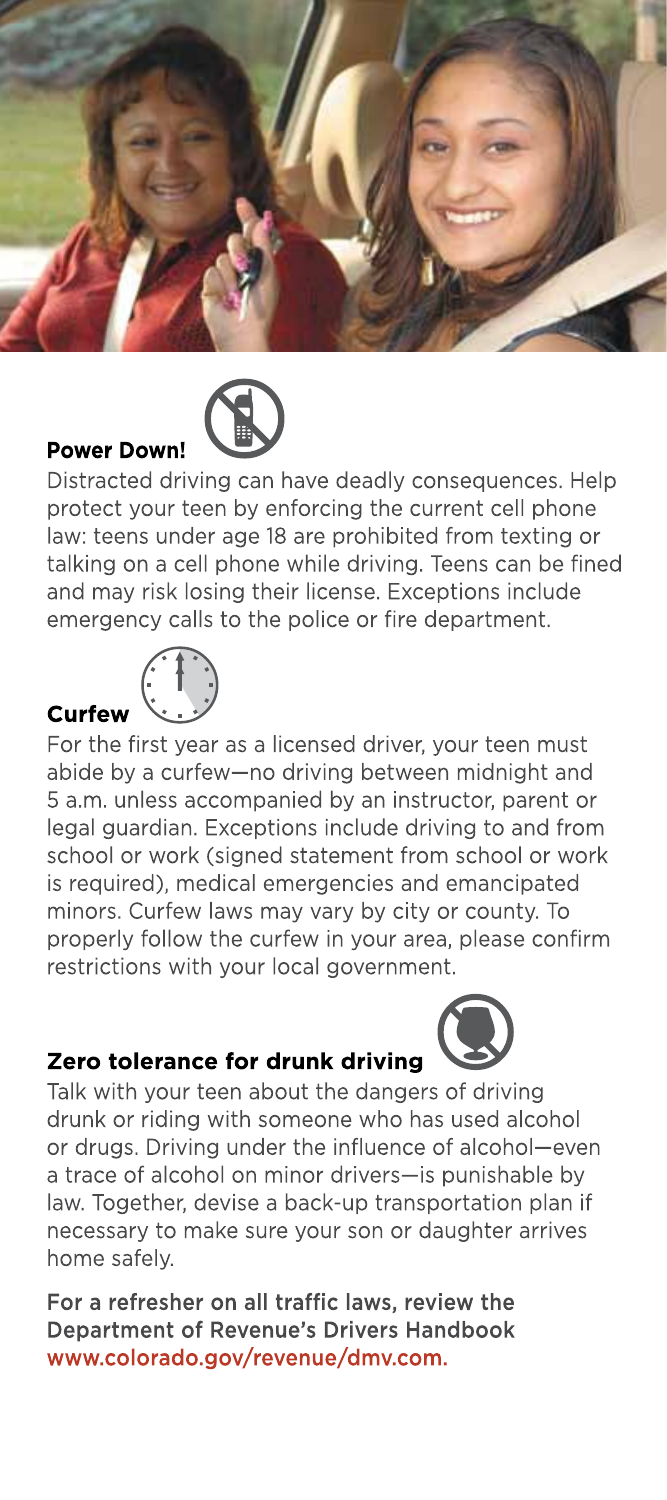Fines and points

The last thing teens want is to lose their newly acquired driving privileges. Insist that they understand all the nuances of traffic laws-including GDL restrictions. Violating any one of these can result in a revoked license and lost driving freedom. Each violation costs two points; it takes only three violations (six points) through age 18 for a license suspension. Penalties vary, but in general, violations carry steep fines and include community service.

| <b>Violation</b>      | <b>Fine</b>   | <b>Hours of</b><br><b>Community</b><br><b>Service</b> | License<br><b>Suspension</b><br><b>Points</b> |
|-----------------------|---------------|-------------------------------------------------------|-----------------------------------------------|
| 1st Offense           | Minimum \$65  | 8 to 24                                               | $\overline{2}$                                |
| 2nd Offense           | Minimum \$100 | 16 to 40                                              | 2                                             |
| Subsequent<br>Offense | Minimum \$150 | 16 to 40                                              | 2                                             |

## Penalties for seat belt, curfew and passenger restriction violations

## **DID YOU KNOW?** Under Colorado law, parents can have their teen's license revoked.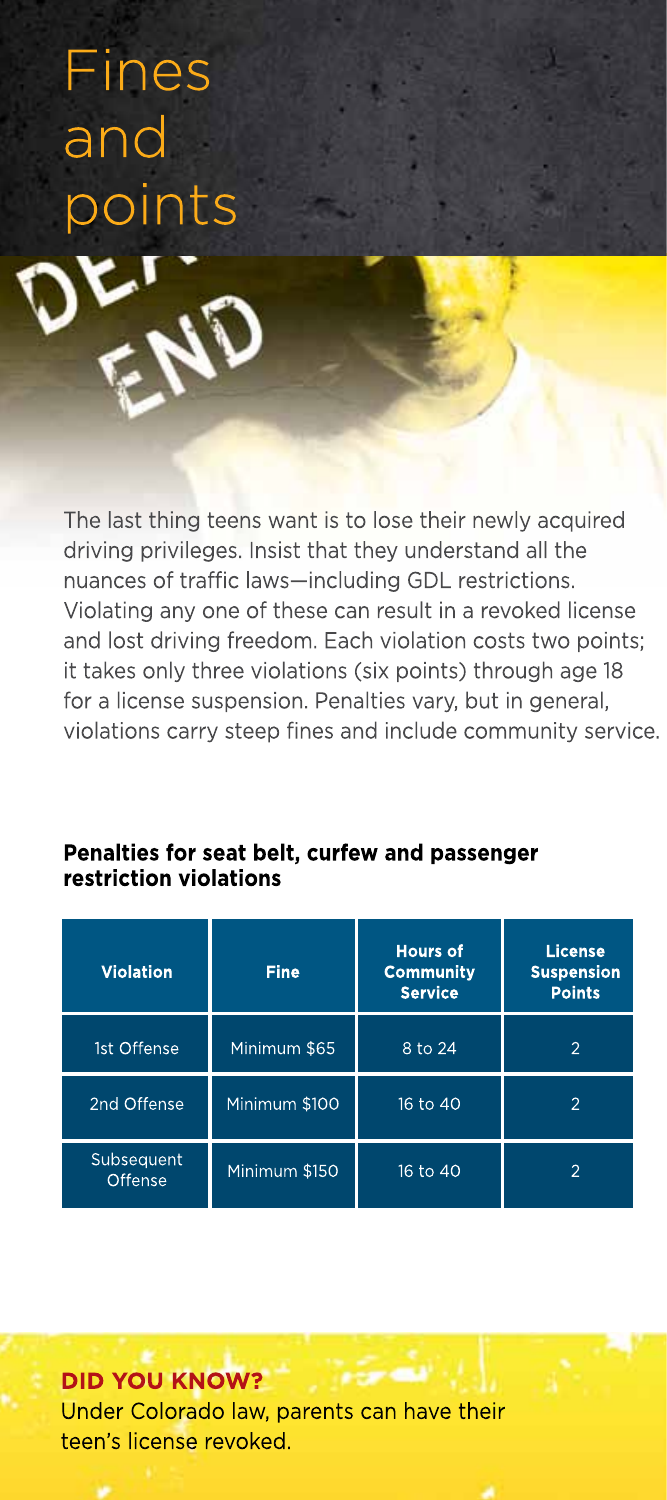## Tips to keep teen drivers safe

## Be a good role model

Your teen may not admit it, but he or she is watching you when you drive and learning by your example. That's why it is so important to practice what you preach by buckling up, putting down your cell phone and not driving aggressively.

## Pay attention

Know where teens are going and why. Discuss how they'll get there and when they will be home.

## Talk with your teen

Keep the lines of communication open so your teen feels comfortable talking with you. This builds trust and respect.

## **Take deep breaths**

Remember, new drivers need a lot of practice. Making mistakes is part of learning. Remain calm and focused. Teens will show the greatest improvement in the first 1,000 to 5,000 miles of driving.

## Get up to date

Driving guidelines and laws have changed since you learned to drive. For example, "10 & 2" are no longer recommended hand positions on the steering wheel (it's now "9 & 3"). Share in the driver education experience with your teen.